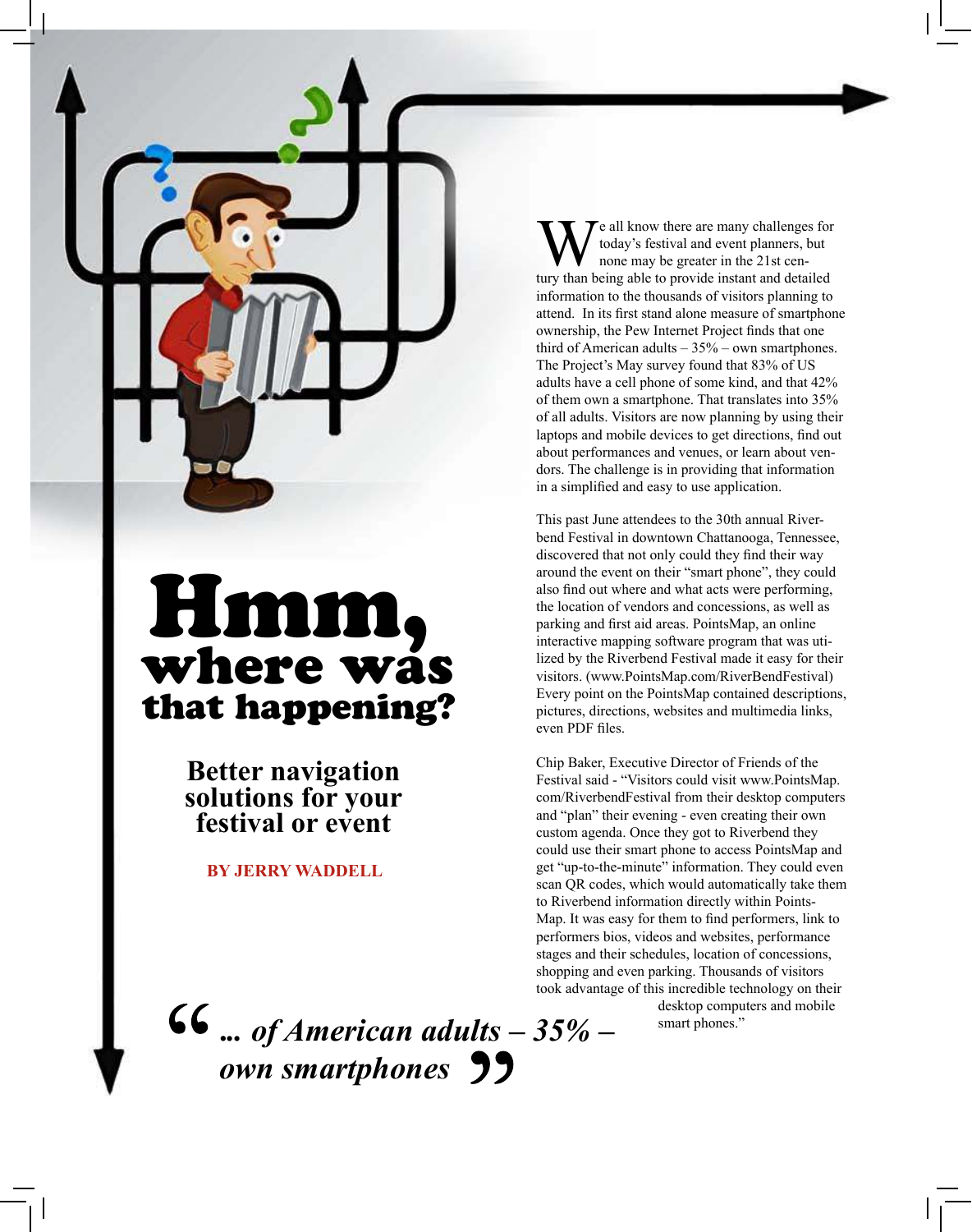

### **MANAGE YOUR MAP**

PointsMap is an extraordinary online software that allows administrators and editors to add points and categories on their own customized Google map. When a visitor makes plans to attend an event they can go to the event website and find a link to the PointsMap. In many cases, PointsMap is embedded within the events website. The visitor then views a Google or custom map that is branded with the event logo and can even be greeted with a welcome message or video about the event. PointsMap utilizes all the features of Google maps including street maps, satellite images, panning and zooming into details on the map.

When a point on the PointsMap is rolled over, it displays a pop-up picture and short description. When the point is selected, it displays a detailed description, pictures, GPS coordinates and even custom menu buttons that offer links to websites,

street-by-street directions, PDF files with schedules, coupons, menus, etc., multimedia files, or additional helpful information about the point. All the points on the map are organized into categories in a table of contents and each category and sub-category can have their own custom icons that make them easier to locate on the map. When a viewer selects a category in the table of contents, all of the points in the category are highlighted. Points can be listed under more than one category and the viewer has the option to turn on or off different categories to display on the map, making it even easier to personalize their map view. Visitors can use the search function by typing in keywords and can even search for keywords within a certain distance. PointsMap can even be set up to send a text message directly to a visitors phone when the visitor enters their mobile number. The built-in distance finder allows the viewer to find out the distance from any point selected to another point on the map down to tenths of a mile.

*During the tournament, the leading players were tracked on the course using a companion for PointsMap that updated the Players location on the map in REAL-TIME*

PointsMap even offers a unique "GO INSIDE" feature, which gives visitors the option of taking a virtual tour of any point on the map. Sub-maps linked to the point allow them to see floor plans with seating charts, vendor locations, entrances and exits, restroom facilities, and more. Submaps can be illustrated "fun" maps, photographs or diagrams. If the event publishes a fun map for visitors, from the minute the map is printed, things change and the printed map is no longer accurate. PointsMap takes that fun map and makes it interactive and accessible on smartphones and kiosks for visitors to use and changes to locations and venues are immediate and up-to-date.



*Above: Riverbend Festival on PointsMap showing categorized areas of interest.*

## **REAL-TIME POINT TRACKING**

All of these features were very beneficial for both players and spectators to the recent Children's Hospital Classic PGA Nationwide Tour Golf Tournament. (www. PointsMap.com/CHC) Visitors to the PointsMap could use the satellite image to take a virtual tour of the golf course at Black Creek Mountain in Tennessee. By clicking the icons visitors could see photography from the tees, fairways and greens, as well as the tee yardage of every hole on the course. There was also a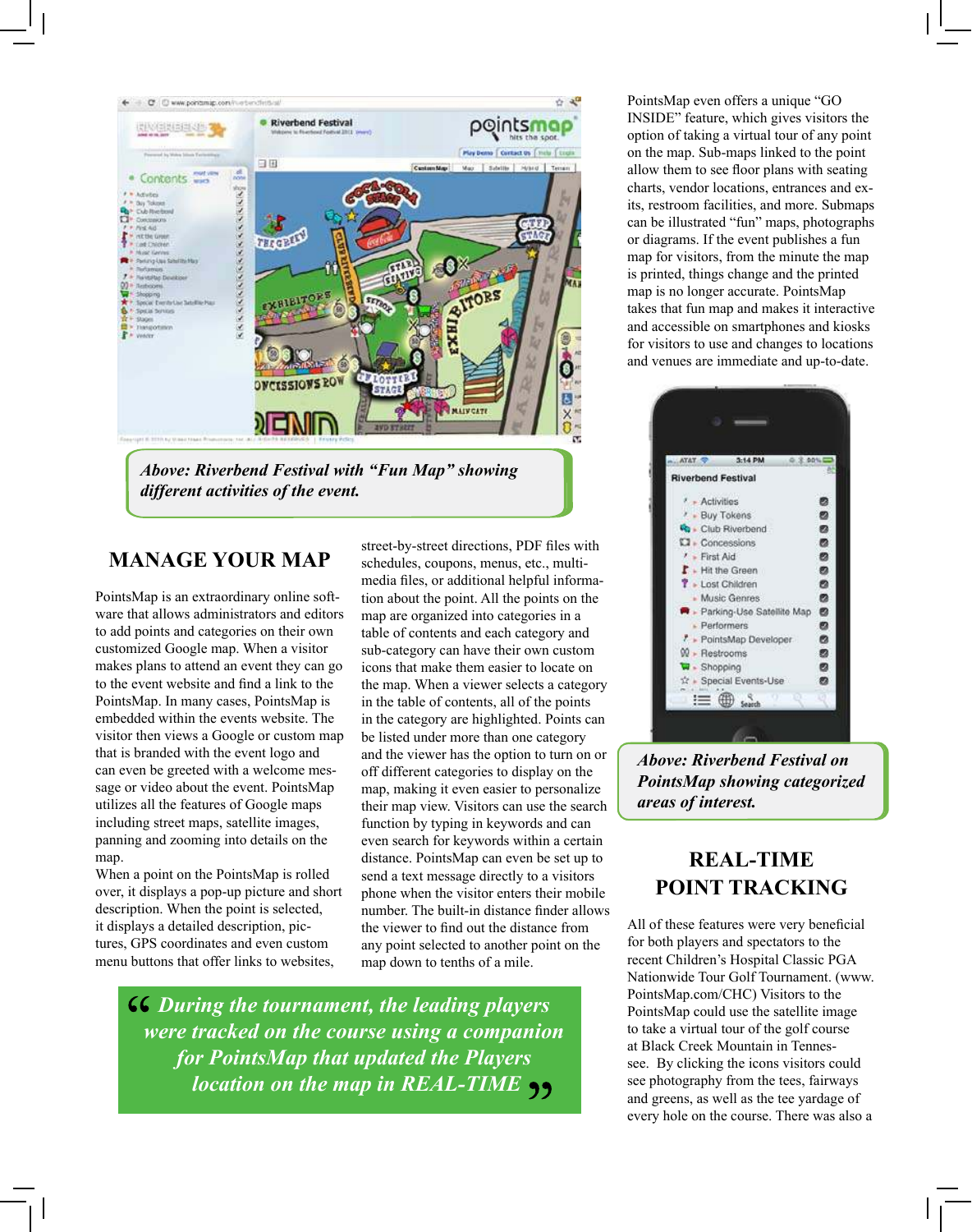detailed description of the holes and caddie tips for playing them. Bios of all the players in the tournament were available with photos and links to PGA information as well as video clips. During the tournament, the leading players were tracked on the course using a companion for Points-Map that updated the Players location on the map in REAL-TIME. By using their "smart phones", spectators on the course, as well as viewers on their desktop computers, could see exactly where a particular player was on the course. Spectators used this to navigate around the course as they followed their favorite players and tournament leaders throughout the 3-day tournament. Mickey McCamish, tournament director, gave PointsMap high marks

*"Spectator navigating technology is so critical to producing this successful high profile community event that not only receives local recognition but also national and international media coverage . . .. PointsMap provided an easy navigating experience for those watching at home or those at the Black Creek golf course … with a smart phone, iPad or computer, users could easily follow their favorite pro golfer, find restrooms, first aid locations, parking areas and numerous other points* 

Map

 $\equiv \bigoplus_{n=0}^{\infty} \frac{1}{n!n}$ 

Miguel Carballo

into distance directions

#### *of interest that were added to the Google Map."*

As easy as PointsMap is to use it was the simplicity of being able to add and edit his own points and categories that attracted IFEA member Barry McNamara, Director of the WINTERSUN Festival in Australia. (www.PointsMap.com/WinterSun) "When I saw the demonstration of Points Map at the 2011 IFEA Conference in Dallas my first thought was this is the product I have been looking for, my second thought was this is too good to be true." Barry said. "The offer of a free one hour

training session really helped seal the deal. However, so far I have not needed the training session as I have found PointsMap so easy to use."

PointsMap administrators and editors are setup with their own User ID and password. They can then login with their computer from anywhere that has Internet access and make changes and additions to their PointsMap. Adding points to the PointsMap is extremely simple using address information, GPS coordinates – or administrators can create points on their map by simply clicking on the map where they want to put the point. It can't get any easier than that. This allows them to make up to the minute changes and additions as they occur!

Barry has been so impressed with Points-



*Above: PointsMap used on smartphone to track CHC golf player Miguel Carballo on hole 18.*



*Above : A PointsMap on the IFEA website provides visitors information about Festivals and Events all over the world.*

> Map that he wrote – "In test marketing before launching a brand new web site the map has received by far the highest positive comments. Its simplicity, ease of use and depth of information all rated highly. My Board of Management is most impressed. I am really looking forward to the reaction of our customers, host venues and sponsors, I am sure they are all going to be delighted. After working on Pointsmap I can only say that my first reaction was correct and in fact the product has exceeded my expectation." Custom icons were even created that Barry used on the Wintersun Festival PointsMap.

#### **MANY SOLUTIONS, MANY ADVANTAGES**

PointsMap can be used as much more than just a festival map. Attendees to trade shows and conventions always wanting to know where the closest restaurants, hotels, and attractions are for their "free" time as well as where the meetings are being held and what is going on. Meeting planners have found the online software to be perfect for displaying floor plans of the exhibit halls and conference rooms. Points-Map shows them the available parking and shuttle areas, and display points for nearby attractions, lodging and dining. Points on the sub-map floor plans contain schedules of meeting times in each room, bio's and photos of guest speakers Attendees can even use the "Itinerary" feature to create their personalized schedule and print it, save it, or have it emailed to them.

PointsMap has even been utilized as a source of revenue by allowing "point